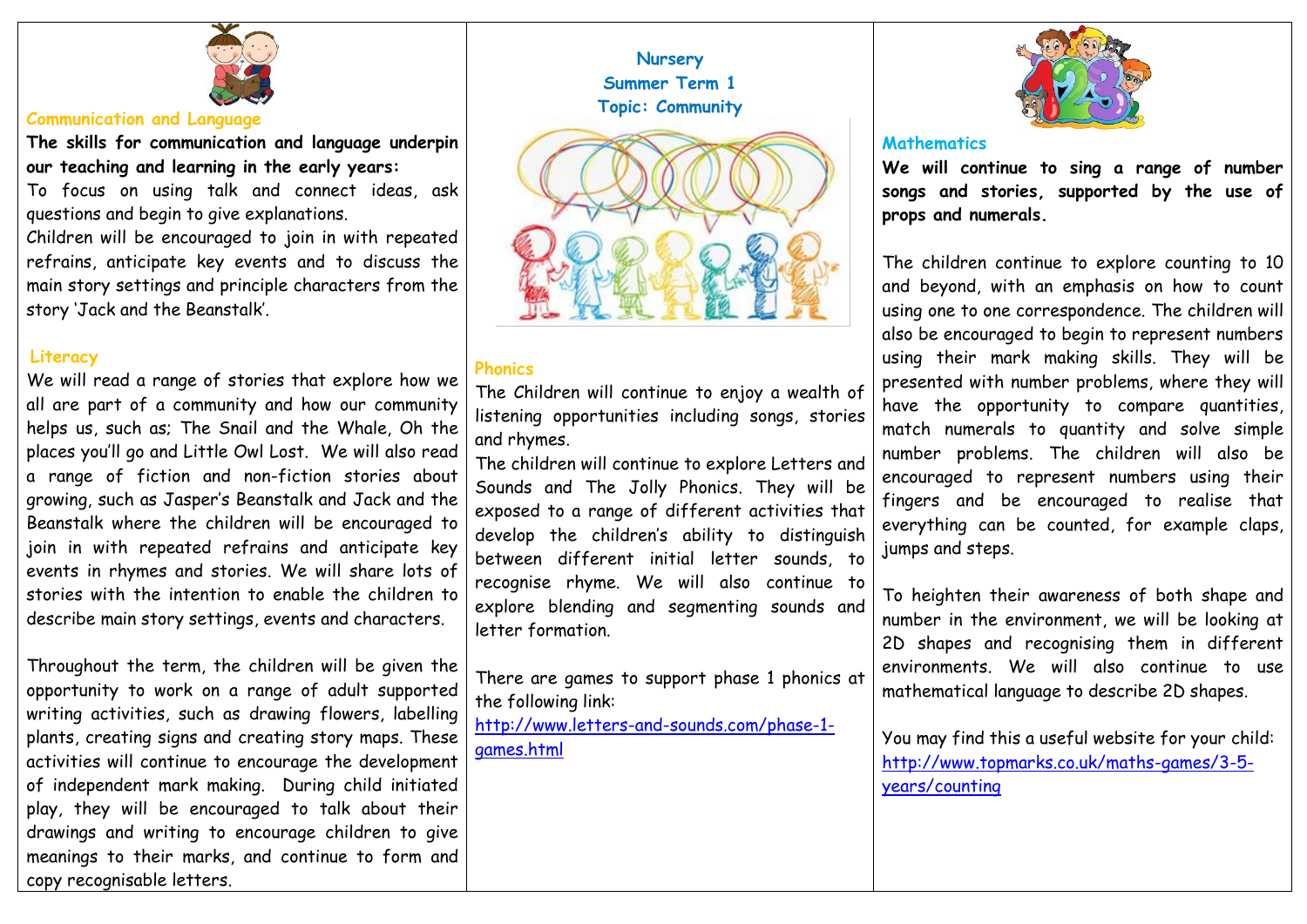

# **Physical Development**

We will take part in activities that encourage, turn taking, following instructions, negotiating space and we will begin to explore using our bodies to move with imagination in a range of different ways. The children will also be encouraged to notice what happens to their bodies as they engage in different physical activities.

The children will continue to develop their gross motor and fine motor skills, both inside and outdoors. We will also have lots of opportunities to use one handed tools and equipment, such as scissors.

We will be continuing to encourage the children to begin to take responsibility for putting on their own coats and doing up zips.



# **Personal, Social and Emotional Development**

This term, the children continue to explore friendship terrace and will continue to be encouraged to think about how they can resolve the simple conflicts that occur during play. We will also be taking part in lots of activities and games to encourage turn taking and to build confidence when speaking in front of others. The children will be encouraged to accept the needs of others and take turns and share resources, sometimes with support from others.



# **Expressive Arts and Design**

The children will continue to use musical instruments, which they can explore independently. We will also be singing lots of counting rhymes and songs linked to our topic. Construction toys will continuously be offered to the children, and we will continue to construct with a purpose in mind. The children will be encouraged to construct in different ways using a variety of materials, for example using junk materials to create a beanstalk, and a home. The children will be taking part in junk modelling activities and will have the opportunity to explore different sensory experiences such as gloop, cloud dough, jelly, rice etc.



# **Understanding the World**

Children will have continuous access to small world models, such as the doll's house and cars. We will continue to encourage the children to talk about their home and significant events in their lives, we will also encourage the children to think about their similarities and differences in relation to their friends and families. The children will also be encouraged to share their experiences with the community and interact with members of the parish and our wider school community.



This half term we will start by exploring the topic 'Pentecost – serving: good news'. We will focus on good news and that everyone has good news to share and how we celebrate good news. We will also be exploring Islam; in which we will be focusing on Muhammad and his importance in the Muslim religion.

# **Other information**

My world Books – to be brought in and returned on your designated day, for a Speaking & Listening Activity.

Baking – We will have the opportunity to bake each week and this term as part of our learning on Communities we will be inviting all parents to sign up weekly to come in and make a recipe from their home or community with the children. Red Book bags will continue to be sent out on a

Monday and return on a Thursday.